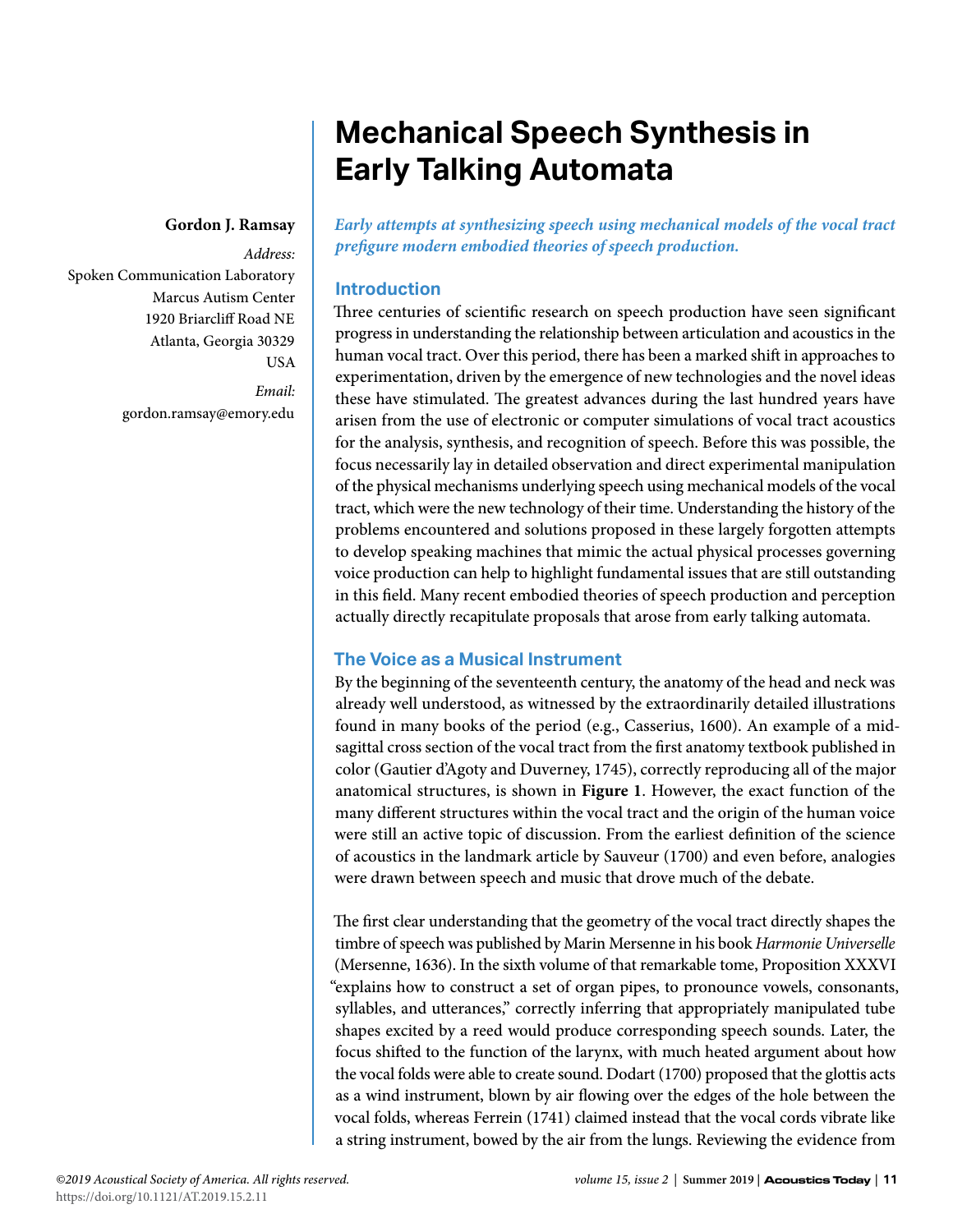

*Figure 1. Midsagittal section of the vocal tract from the first color anatomy book of the head and neck. All of the structures of the respiratory, oral, and nasal tracts are accurately labeled in exquisite detail, including the trachea* (*x*)*, vocal folds* (*85*)*, jaw* (*p*)*, tongue*  (*65*)*, palate* (*54*)*, velum* (*45*)*, and lips* (*L, M*)*. The flow of air from the trachea through the vocal folds into the oral and nasal cavities was clearly understood as was the vibration of the vocal folds; the shaping of the oral cavity by the jaw, tongue, and lips; and the action of the velum in closing off the nasal cavity during speech. Reproduced from Gautier d'Agoty and Duverney* (*1745*)*.*

these apparently contradictory viewpoints, Ferrein himself, and later Vicq d'Azyr (1779), concluded that the vibration of the vocal folds, the shape of the glottis, and the glottal airflow could not be meaningfully separated and were all responsible for sound generation, in many respects predicting the modern myoelastic-aerodynamic theory of vocal fold vibration (van den Berg, 1958). By the middle of the eighteenth century, the analogy between the vocal tract and a very special kind of musical instrument was no longer in doubt. The open issue was how to "play" the vocal instrument to produce speech.

## **Mechanical Reproduction of the Voice**

It took until the late eighteenth century for all of these early ideas by Mersenne, Dodart, and Ferrein to be fully explored and implemented. The basic component mechanisms underlying speech production were by now understood: a pair of lungs to create an aerodynamic flow, a pair of vocal folds

vibrating under tension and blown by the glottal air flow to create sound, and a tube shaped like the vocal tract to form sound into speech.

Mechanical analogs were proposed, drawing again on comparisons with musical instruments: a pair of bellows for the lungs, a vibrating reed or membrane for the vocal folds, and organ pipes for the mouth and nose. Only the control mechanism and the confidence that a mechanical speaking machine could actually be built were lacking. These were provided by Vaucanson (1738), who constructed an automaton flute player that played tunes by blowing into a real flute. Drawing on a long history of mechanisms used in musical clocks and chamber organs (cf. Kircher, 1650), dating back to before the middle ages, Vaucanson ingeniously employed a revolving cylinder studded with pins to coordinate the timing and activation of a set of levers moving the articulators of his automaton, leaving physics to do the rest. Generalizing the same idea, Engramelle (1775) later published a monograph detailing how individual musical performances could be systematically transcribed onto pinned cylinders, as in a modern music box, and used to drive a mechanical organ for playback. These were the first examples of programmable musical instruments and also the first examples of musical automata designed to reproduce the actions of human musicians. It did not escape the imagination of contemporaries of both Vaucanson and Engramelle that the same mechanism could also be used to synthesize human speech (Doyon and Liaigre, 1966; Séris, 1995).

# **Kratzenstein's Vowel Tubes and Kempelen's Speaking Machine**

The first instantiation of Mersenne's original proposal appeared in 1780, when Christian Gottlieb Kratzenstein, a professor in Copenhagen, won first prize for a competition proposed by Leonhard Euler at the Imperial Academy of St. Petersburg in 1777. Euler asked whether it might be possible to construct a set of organ pipes similar to the traditional *vox humana* stops, which would perfectly imitate the vowels *a, e, i, o,* and *u*. Kratzenstein (1780) responded by making five tubes of metal and wood (**Figure 2**) that he shaped by trial and error to produce approximations of the different vowel sounds when blown with a free reed. Notably, none of these bore any recognizable resemblance to the shape of an actual vocal tract.

At around the same time, Wolfgang von Kempelen spent 20 years making several attempts to create a mechanical speaking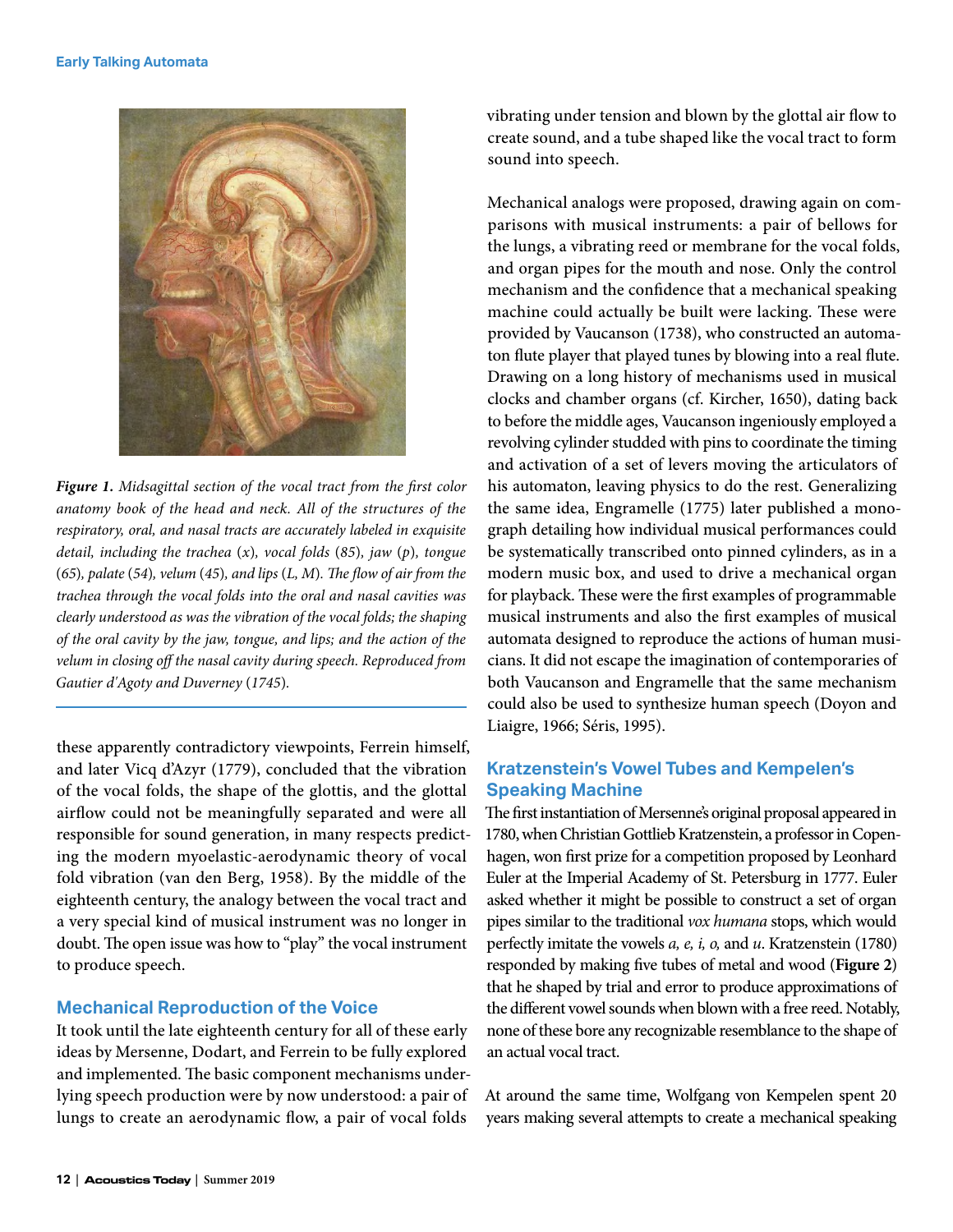

*Figure 2. Kratzenstein's five vowel tubes for the vowel sounds a* (*two cross sections in Figs. 9, 10*)*, e* (*Fig. 11*)*, i* (*Fig. 12*)*, o* (*Fig. 13*)*, and u*  (*Fig. 14*)*, excited by a free reed* (*Figs. 5-8*)*. Kratzenstein remarks that the passage from o* (*Fig. 13*) *to u* (*Fig. 14*) *is achieved by the stricture of the upper cavity. Reproduced from Kratzenstein* (*1780*)*.*

machine, as summarized in his famous book (Kempelen, 1791). After working on various pipe models like Kratzenstein, Kempelen eventually returned to analogies between music and speech. Inspired by a rustic bagpipe, he adopted the familiar model of wooden bellows, counterbalanced by a weight, to blow air through a vibrating ivory-and-leather reed mounted inside a box and venting through a flared gutta-percha tube, respectively simulating lungs, larynx, and mouth (**Figure 3**). In the process of developing his model, he thought carefully about the relationship between the detailed articulations of all the different parts of the vocal tract and the phonetic contrasts that he found to be important in different languages, realizing that many speech sounds can be compared and discriminated based on voicing, aspiration, frication, or nasality as well as the shape of the vocal tract. Accordingly, to the basic model he added nostril tubes that could be opened

or closed; a means of damping the vibration of the reed to cut off voicing; an extra smaller side bellows that would inflate and then rapidly deflate as the mouth opening was closed off and released to create air puffs for plosives; two side tubes of different lengths bypassing the reed for fricatives; and, finally, a metal wire that could be pushed onto the reed to create a rattle resembling a trill. The bellows were pressed with the right elbow, and the levers and openings on the top of the main box were operated with the right hand to control the secondary modifications, while the left hand was partially inserted into the mouth tube and manipulated empirically to create the primary articulation of the sound. Modern reconstructions have shown that, in the hands of a skilled operator, unrestricted whole sentences can be produced intelligibly on demand, but the perceptual quality is far from natural, as everyone remarked at the time (Liénard, 1967; Brackhane, 2011).

These first two vocal tract models have been described in detail elsewhere many times (e.g., Chapuis and Gélis, 1928; Dudley and Tarnóczy, 1950) and are the most well-known but perhaps the least interesting of all the mechanical speaking machines. Kratzenstein's tubes reproduce isolated vowel sounds acoustically but fail to accurately simulate even the geometry of the vocal tract, let alone the underlying physics. Kempelen's speaking machine captures many of the physical mechanisms responsible for sound production in the vocal tract, albeit crudely, but totally sidesteps many of the crucial issues of articulatory timing and control by reducing the model to a passive musical instrument that needs to be harnessed back to the actions of a human musician. The shaping of the mouth tube, for example, is largely provided by the operator's hand and can only be learned through a great deal of practice and listening. The next two models ultimately resolved these problems.

#### **The "Talking Heads" of the Abbé Mical**

An almost exact contemporary of Kempelen, the Abbé Mical was an impecunious cleric, the younger son of a wealthy family from the Dauphiné in France who ran away from the church to pursue mechanics. From 1776 to 1785, he exhibited across Paris first one, then two, carved wooden "talking heads" that produced not only single speech sounds and syllables but also whole sentences and even an entire dialogue (**Figure 4**). On his request, his invention was examined by the Académie des Sciences, which appointed a committee of notable scientists, including Vicq d'Azyr, Laplace, and Lavoisier, to produce a report (de Milli et al., 1784; Chapuis and Gélis, 1928; Hémardinquer, 1961).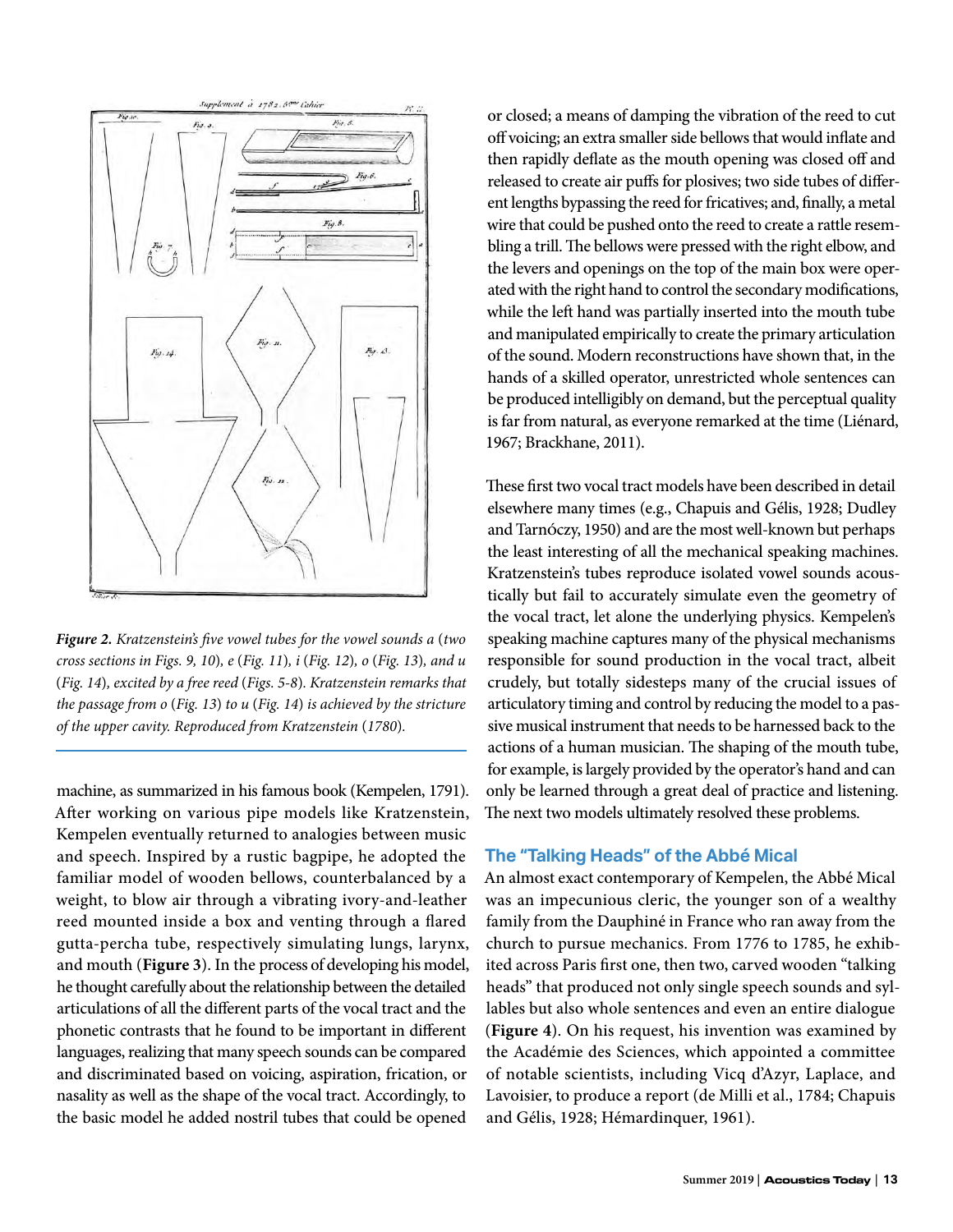

*Figure 3. Kempelen's speaking machine. A and B: photographs of the mechanism exhibited in the Deutsches Museum in Munich, Germany, thought to be a reconstruction of the original. C and D: corresponding illustrations from Kempelen* (*1791*)*. D: details shown* (*see text for discussion*) *include the bellows* (*X*)*, the box containing the vibrating reed* (*A*)*, and the mouth tube* (*C*)*; the other pipes* (*m and n*) *and levers*  (*r and sch*) *are extra modifications needed for nasals, fricatives, and trills. Photographs reproduced from the Deutsches Museum, Munich, Germany, with permission. Copyright Deutsches Museum, München, Archiv, BN37402 and BN37404.*

The same elements persisted from previous attempts. A pair of bellows and a tube mimicked the lungs and trachea and a set of valves directed airflow into a collection of boxes. The entry of each box was covered with a leather diaphragm over an elliptical hole representing the glottis, while a parchment reed covering the hole vibrated like the vocal folds; by moving a metal tongue over the reed, the tone could be adjusted. The different actuators shaping the inside of each box simulated movements of the vocal tract with levers and shutters pulled by cords. Vowels and diphthongs were produced by connecting particular boxes in sequence. Stops were produced by rapidly opening and closing shutters over the ends of boxes. Fricatives were synthesized by silencing the reed and blowing air into the boxes. Trills were produced by a special vibrating reed. Syllables were produced by sequences of movements built into the actuators for each box. Unlike previous mechanisms, the boxes seem to have modeled dynamic articulations approximating specific consonant-vowel combinations.

Most importantly, following Engramelle and Vaucanson, a pinned cylinder was turned to activate the different articulations in sequence, and the position of the pins could be altered to program whole sentences. Examples of utterances given in newspaper reports from the period include single vowels, *a, e,* and *o*; diphthongs, *oa*; syllables, *pe, la, le, fe, fai, ra,* and *ro*; and the following extended series of sentences mimicking a conversation between the two heads that was presented before Louis XVI at Versailles in September 1783 (see **Figure 4** for translation). The 1st Head begins, "*Le Roi donne la paix à l'Europe*"; the 2nd Head replies, "*La paix couronne le Roi de gloire*"; the 1st Head responds to the 2nd head, "*Et la paix fait le bonheur des peuples*"; and then addresses the King, "*O Roi adorable, père de vos peuples, leur bonheur fait voir à l'Europe la gloire de votre trône.*" Public reaction was divided. Many thought the display was sensational as proof that speech could be synthesized mechanically, whereas others complained that they could barely understand what was being said.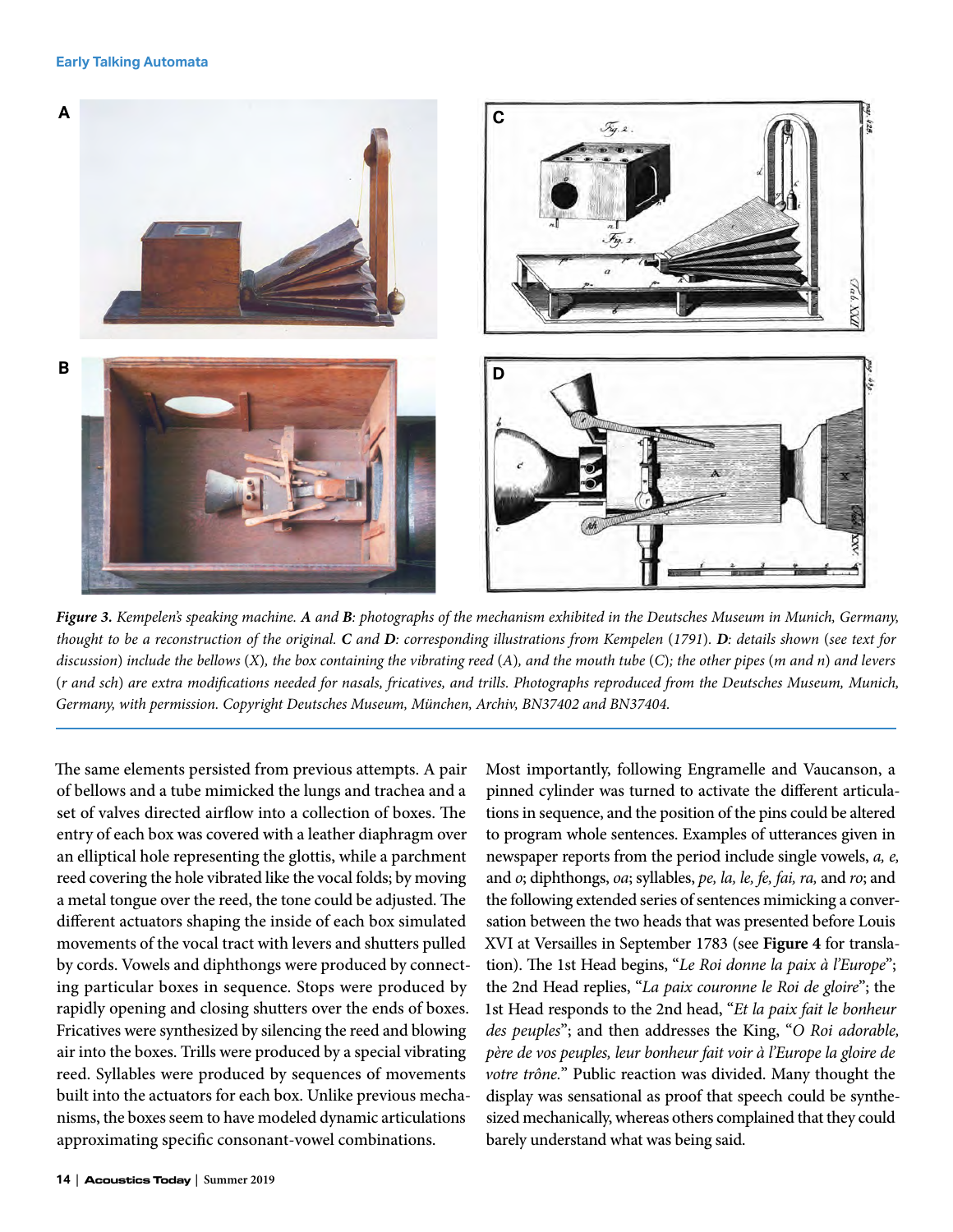

*Figure 4. The "talking heads" of the Abbé Mical, exhibited in Paris in 1783. The dialogue spoken by the two heads is written on the curtain hiding the mechanism* (*see text for actual French*)*: "1st Head: 'The King gives peace to Europe'; 2nd Head: 'Peace crowns the King with glory'; 1st Head: 'And peace makes the people happy'; and 1st Head: 'O adorable King, father of your people, their happiness shows Europe the glory of your throne.'" At the bottom of the display is the caption: "Talking Heads: A problem solved in mechanics that up to this day had been considered unsolvable, or at least very difficult. The Academy of Sciences has said in its report that these talking heads can throw the greatest light upon the mechanism of the vocal organ and on the mystery of speech. It added that this work was worthy of its approval by its novelty, by its importance, and by its execution." Illustration reproduced from the Bibliothèque Nationale, Paris, France, with permission. Copyright Bibliothèque Nationale, Paris, Gallica, ark:/12148/btv1b8410437r.*

This mechanism is remarkable in the history of speech synthesis for several original contributions. The Abbé Mical's "talking heads" constituted the first automatic programmable speech synthesizer. They were the first synthesizer based on

concatenation of phonetic units and also the first synthesizer based on replicating the serial ordering of articulations seen in the human vocal tract, using a form of demisyllable synthesis. Finally, as the examples above show, they synthesized the first dialogue between two machines. Against all of these advances is the undeniable deficiency that they seem to have relied on coordinating and switching between multiple separate mechanisms to produce the illusion of speech instead of controlling a single unified model of the vocal tract, which partly accounts for the poor and unnatural sound quality.

## **Faber's "Euphonia"**

In the early nineteenth century, an Austrian mathematician and astronomer, Joseph Faber, came across Kempelen's book and built a replica of the mechanical speaking machine for himself. Quickly realizing the problems involved in playing it by hand, he determined to improve on the original design by turning it into a keyboard instrument to automate the means of control. Like Kempelen's machine, he used bellows and a vibrating reed as lungs and larynx to provide an airflow and sound source. However, he replaced the simple half-open mouth tube that Kempelen shaped by contortions of the hand with a fully configurable model of the whole vocal tract. By mounting six adjustable metal blocks back-to-back in a square box behind a pivoting tongue resting on a rotating jaw that terminated in a pair of moveable rubber lips, he was able to create tube shapes with front and back cavities that could be easily and directly related back to actual vocal tract configurations. As in a real vocal tract, the tongue, jaw, and lips moved to create simple opening and closing movements in the front cavity of the model, incorporating natural articulatory constraints, whereas the blocks behind resemble a six-section area function that could be used to create a more detailed shaping of the back cavity. Following Kempelen, Faber also added a more realistic nasal cavity, inserted a rotating vane to interrupt the airflow for trills, and used a moveable lever to alter the effective length of the reed, raising and lowering the pitch or cutting off the reed vibration completely.

The real ingenuity of Faber's talking machine, however, lay in the control mechanism. The jaw, tongue, lips, six blocks, nasal opening, vane, and reed were all controlled by a set of vertical rods such that the continuously adjustable heights of the rods entirely determined the configuration of the vocal tract model at any point in time. Faber connected the rods to a keyboard with 14 keys and 3 pedals, using a grid of cross-patched levers to transform each single key or pedal depression into a predetermined setting for multiple rods. He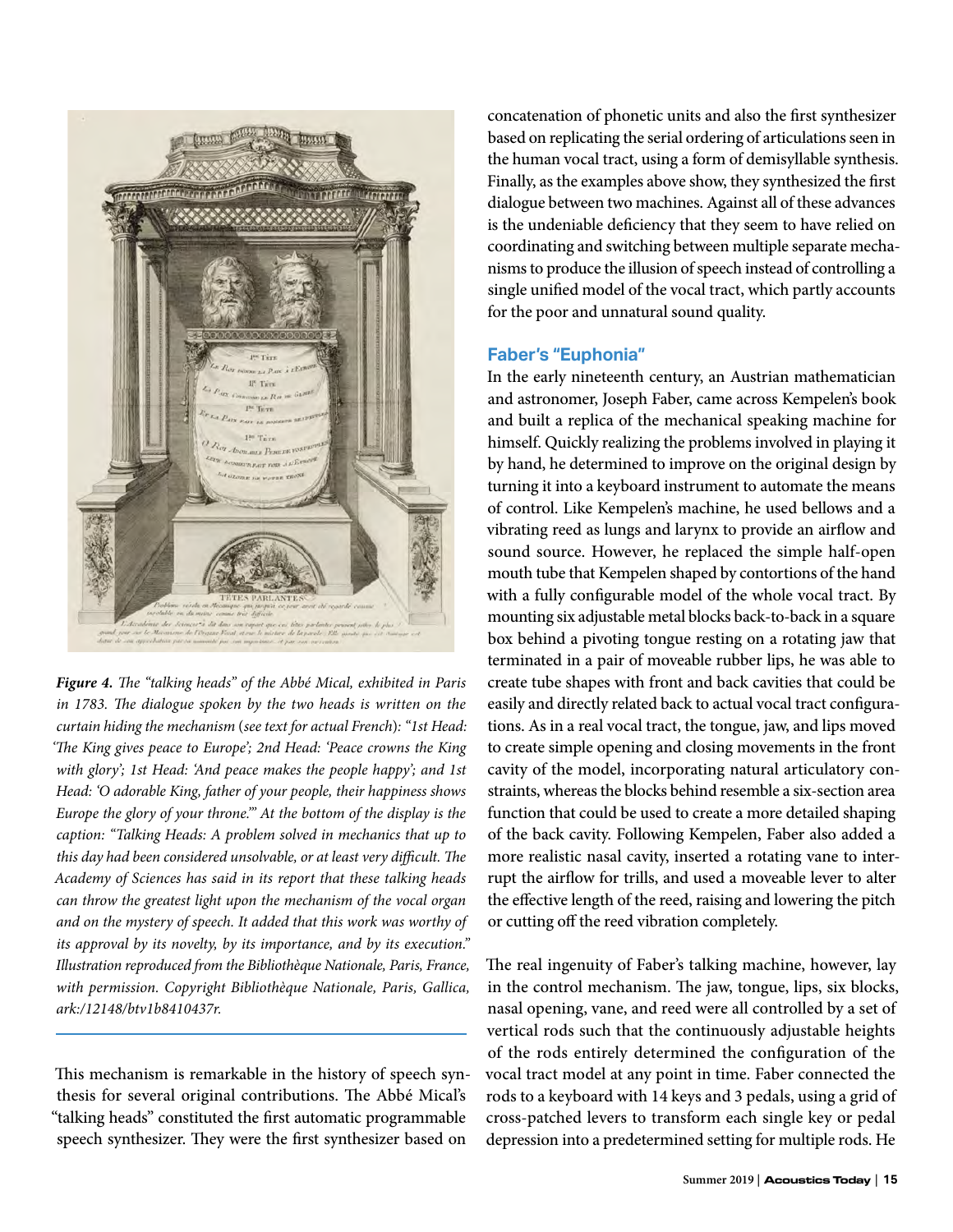

*Figure 5. The mechanism of Faber's "Euphonia," illustrated by du Moncel* (*1882*)*, showing the bellows* (*S*)*, the vibrating reed* (*L*)*, the trill mechanism* (*M*)*, the moving blocks* (*D*)*, the jaw* (*A and B*)*, the tongue* (*C*)*, the palate* (*E*)*, the nasal cavity* (*G, H, and I*)*, and the levers* (*t*) *connected to the keyboard; arrows indicate the direction of airflow. Reproduced from du Moncel* (*1882*)*.*

set up the keyboard mapping so that the keys would produce the following basic sounds: *a, o, u, i, e, l, r, v, f, s, ch, b, d,* and *g,* which we now recognize phonetically as subsets of vowels, liquids, fricatives, and plosives. One of the pedals controlled nasality and another controlled voicing and pitch, with the last pedal manipulating the bellows. By pressing different keys and pedals either together or in sequence while pushing air out of the bellows, any utterance that could be transcribed in terms of these basic articulations could be played on the keyboard and intonation could be added by continuously varying the pitch pedal. Spring loading in the key and rod mechanisms contributed inertia and damping, resulting in a smooth interpolation between adjacent sounds, approximating coarticulation. When demonstrating his invention, Faber would ask for sentences from the audience in any language, which he would then play back on the machine after transcribing them phonetically in his head, reportedly with a German accent. In London in 1846, he even managed to get it to sing "God Save the Queen."

A full description of the machine and its operation was published by du Moncel (1882), and the only known diagram of the mechanism is reproduced from that account in **Figure 5**. An illustration of the entire machine is shown in **Figure 6**, taken

from a contemporary newspaper report in Paris in 1877, exactly one hundred years after Mical.

Faber called his talking automaton the "Euphonia" and first presented it in 1841, giving public performances almost continuously for many years until his death in 1864. Afterward, his invention was further improved and exhibited as the "Amazing Talking Machine" by his niece, Marie Trunka, and nephew-inlaw, Samuel Husserl, until 1887. Fascinating accounts of the travels and travails of Faber's mechanical speaking machine can be found in Altick (1978) and Lindsay (1997a).

Faber's speaking machine is notable for many significant advances in the synthesis of human speech. For the first time, all sound production occurs by modulating the passage of airflow through a single tube shape, just like in a real vocal tract, whereas previous models had to coordinate multiple separate mechanisms to create different classes of sound, breaking the analogy between model and physics. Also for the first time, synthesis is controlled by direct manipulation of the vocal tract area function, under physiological constraints inspired by the articulators. Completing the gamut of musical analogies, this was the first keyboard instrument to successfully play speech, and this is scientifically significant because the keyboard mechanism encapsulated the need for coordination of multiple



*Figure 6. Faber's "Euphonia," exhibited at the Grand Hôtel in Paris in 1877 by his niece and nephew-in-law. This is one of the few illustrations of the whole speaking machine, showing the bellows driven by a foot pedal, the box containing the mechanism shown in Figure 5, and the system of rods and levers linking the different articulators to the keyboard. Reproduced from L'Illustration* (*January 1877*)*.*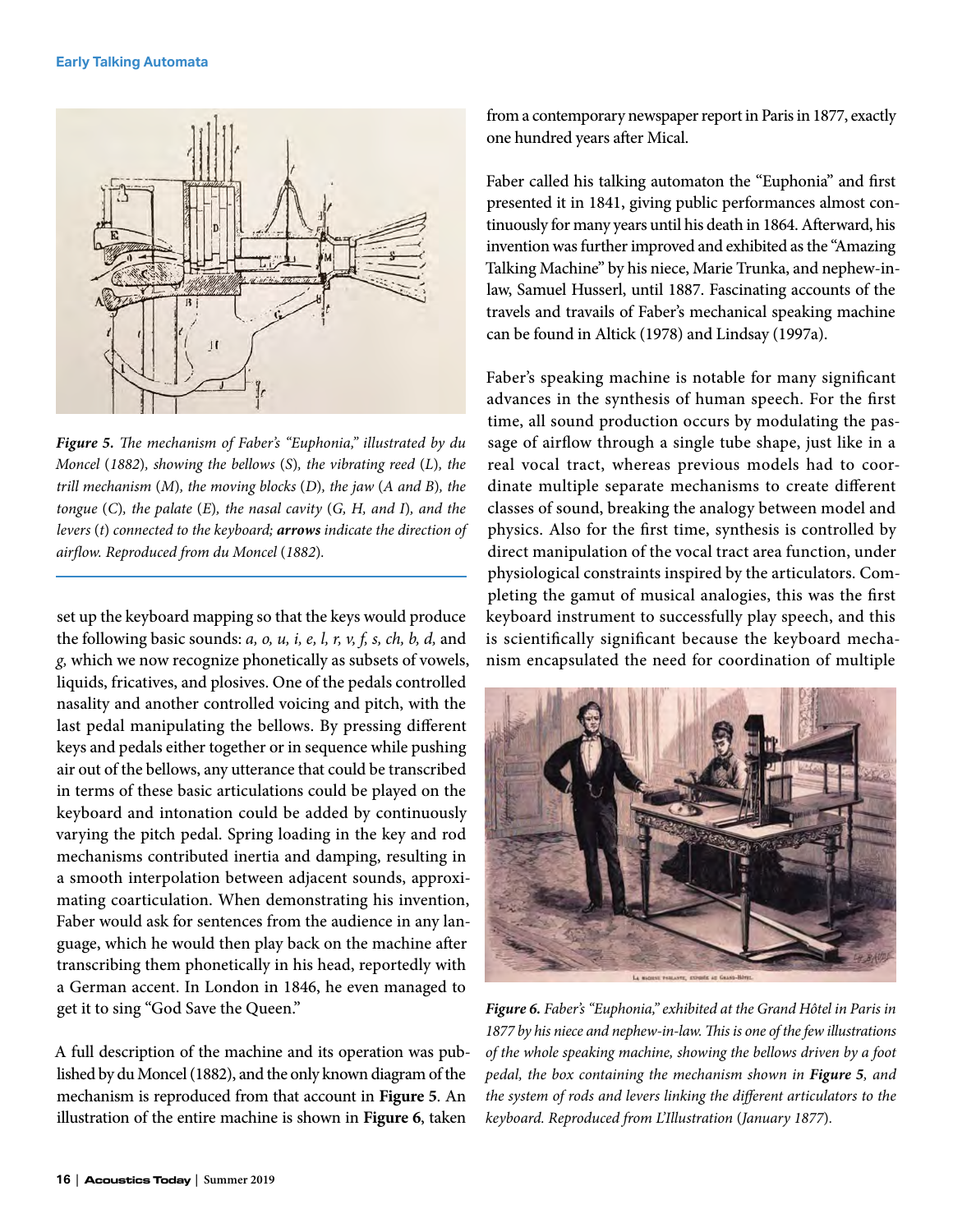

*Figure 7. Techmer's "articulatory score," inspired by early speaking machines. The caption reads "A physiological transcription of simultaneous articulations by analogy with musical notes. The horizontal lines of notes express the place of articulation, whereas the vertical lines express the simultaneity of articulations, with additional signs denoting individual properties of the articulations and their variants." Definitions of different signs are shown on the main chart. Two examples transcribing the Chinese word for "ear"* (*with a tone*) *and the Khoisan word for "to love"* (*with a click*) *are given to the left of the schematic vocal tract, while a full articulatory score for the German phrase "Ist es wirklich*  wahr?" is given on the right. Reproduced from Techmer (1880).

vocal tract articulations, simultaneously and sequentially, to produce each single coherent unit of speech. This was also the first system for unrestricted real-time speech synthesis, allowing the performer to play any desired sequence of speech sounds based on concatenation of discrete phonetic units defined by the keys. It was the first system to systematically incorporate the synthesis of intonation and performed the first song ever sung by a machine. All of these achievements are quite remarkable for their time and represent the zenith of what was accomplished with mechanical synthesis until very recently.

## **Techmer's "Articulatory Scores"**

Faber's "Euphonia" was exhibited across the whole of Europe, Russia, and America for more than 40 years, with hundreds of newspaper accounts of public demonstrations that often also refer back to Mical, Kempelen, and Kratzenstein. Although these speaking machines are now almost forgotten, they were well-known to the major scientists of the day, not only as public spectacles for entertainment but also as genuine objects of scientific inquiry into the nature of human speech (Lindsay, 1997b).

One of those scientists, Friedrich Techmer, developed an entire theory of articulatory phonetics based on his fascination with talking automata. In his "Habilitationschrift" from the University of Leipzig, published in 1880, he reviewed the last century of progress in speech physiology and phonetics and attempted to synthesize many of the principles embodied in the speaking machines, with which he was

intimately familiar, into a practical method for phonetic transcription. Techmer (1880) proposed a symbolic alphabet of vocal tract constriction types as the fundamental units of speech. Revisiting the analogy between music and speech, he proposed that utterances could be represented in terms of such constrictions, organized according to an "articulatory score" by analogy with a traditional score in music. Different lines of the score represent independently controllable articulators; single notes represent the activation of specific articulators at particular points in time, whereas chords represent the simultaneous coordination of multiple articulator combinations to achieve particular constrictions. Critically, for the first time, the temporal as well as the spatial coordination of articulatory movements is explicitly represented, and timing becomes an intrinsic part of the representation of speech. The example he gave to illustrate his system, an analysis of the German phrase, "*Ist es wirklich wahr?*" is partly reproduced in **Figure 7**.

Techmer's system can be viewed as the natural extension to speech of Engramelle's earlier proposal for transcribing individual musical performances. It could potentially have been employed to combine Mical's programmable cylinder mechanism with Faber's vocal tract keyboard to yield a fully automated, programmable, mechanical speech synthesizer, realistically simulating the articulations and acoustics of a physical vocal tract to reproduce natural speech.

Unfortunately, popular and scientific interest in mechanical speech synthesis largely vanished with the appearance of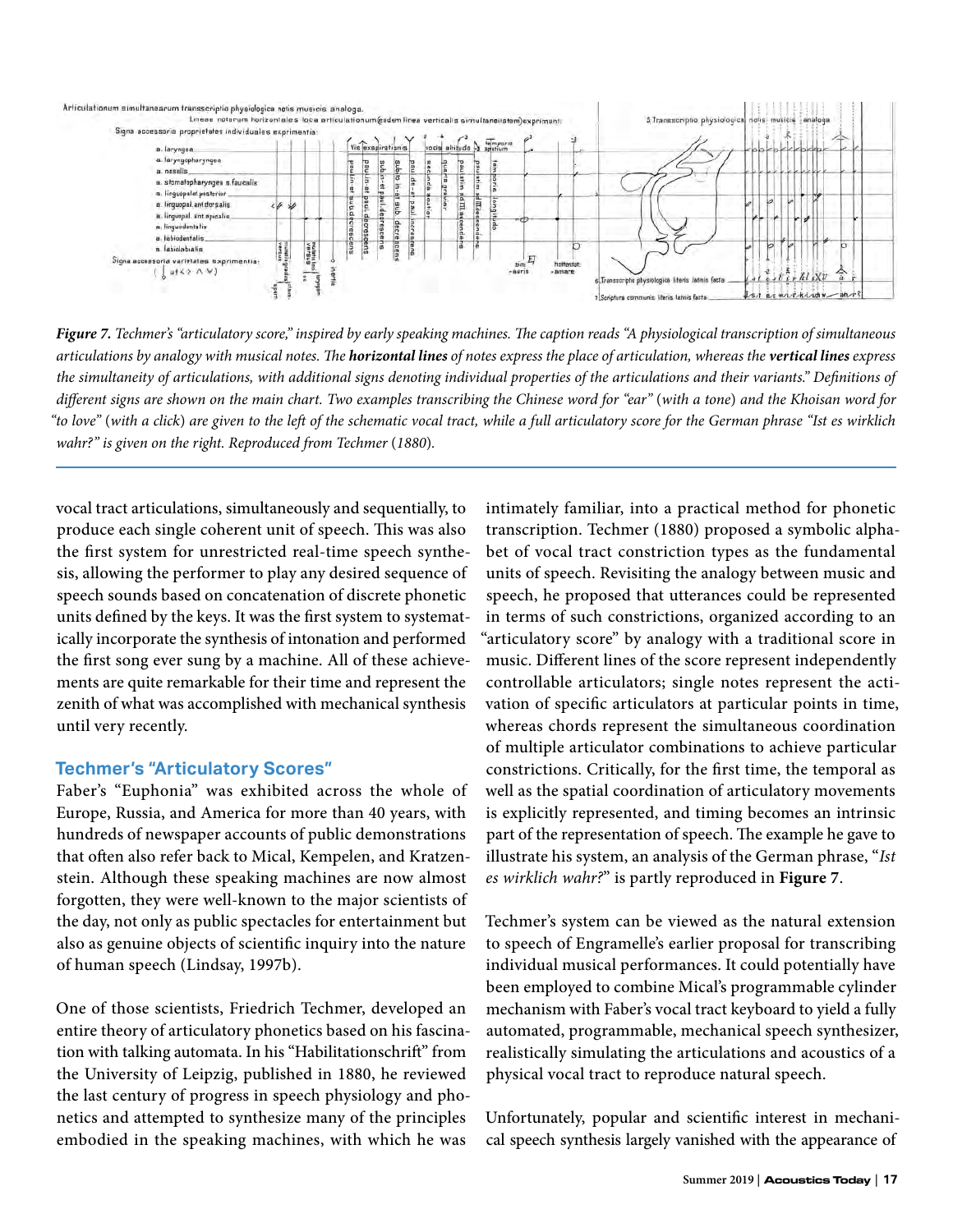Edison's phonograph in 1877, and attention shifted to acoustic reproduction of the speech signal rather than simulation of the physical system that produced it, using the next new technology.

## **Modern Recapitulations? Links to the Prehistory of Speech Synthesis**

When reviewing the history of mechanical speaking machines, it is remarkable how many of the problems and solutions that preoccupied whole generations of early speech scientists continue to reappear today, with striking parallels in modern theories of speech production and perception.

How is sound produced in the vocal tract? The source-filter model of speech production (Fant, 1960) was never explicitly articulated before the twentieth century, yet in all of the speaking machines there was clear recognition early on of the need for an aerodynamic flow from the lungs, a vibratory or turbulent source from the larynx, and the shaping of sound by a tube. Debates about the generation of sound by the motion of the vocal folds and glottal airflow that began with Dodart and Ferrein continue to be central to current research on aeroacoustics and fluid-structure interaction in speech (McGowan, 1992). Kempelen, Mical, and Faber all experimented extensively with different glottal geometries, making meticulous empirical observations about the influence of the glottal shape and vocal fold tension on airflow, vibration, turbulent noise, and the quality of the resulting sound. They realized the importance of damping the reed with leather and leaving a gap to bias the airflow to avoid irregular vibration and harshness. Experiments on excised larynges and mechanical analogs of the vocal folds continue this vein of inquiry to the present day (e.g., Birk et al., 2017), albeit with the added novelty of computer simulations. A further constant thread has been the realization that the mechanisms of human speech have parallels in vocal production across other species. Casserius (1600) includes comparative anatomies of the larynx in a variety of creatures (cf. Negus, 1929), whereas Vicq d'Azyr (1779) and Kempelen (1791) both consider in detail analogies between sounds and sound production in humans and other animals (cf. Fletcher, 1992).

Which vocal tract shape produces what sound? Understanding the complex many-to-one relationship between vocal tract geometry and acoustics is a perennial theme. Puzzling to all of these investigators was the difficulty in deriving appropriate tube shapes corresponding to particular speech sounds, perhaps because they lacked the ability to see inside

the vocal tract but also because of the laws of physics. The low-frequency eigenmodes of the vocal tract are only sensitive to long-wavelength perturbations of vocal tract geometry, so any tube that replicates the macroscopic shape of the quasi-1-D area function regardless of microscopic 3-D details will approximate the same resonances (e.g., Ungeheuer, 1962), which is the origin of the inverse mapping problem. Following the modern tendency toward increasingly overdetailed 3-D vocal tract models, Faber chose to bring his machine closer and closer to an actual vocal tract to be able to exploit physical constraints, whereas Kratzenstein, Kempelen, and Mical perhaps intuitively understood that extreme spatial accuracy or exact reproduction is not always needed, as long as a functionally equivalent tube shape is somehow achieved by hand or box. Kratzenstein's tubes, which sound like vowels but look nothing like vocal tracts, are the classic example.

How is the vocal tract controlled, and what are the underlying goals and units of speech production? For all of the speaking machines, progress toward intelligible synthesis was only made when the temporal dynamics of speech began to be accurately captured, either mechanically, as in Mical's programmable cylinder, or by harnessing human action systems to bootstrap the sequencing of vocal tract movements, as in Kempelen and Faber's wind and keyboard instruments. Mical's attempts at concatenative synthesis using fixed demisyllabic units were less successful than the flexible manual coarticulation that Kempelen's speaking machine allowed. The solution afforded by Faber's keyboard, which succeeded in yoking multiple articulators together in sequence as composite actions to realize the discrete sounds played by each key, is directly analogous to the modern concept of "coordinative structures" in task dynamics by which multiple end effectors are flexibly co-opted to realize a sequence of goals (Turvey, 1990). In the same light, Techmer's "articulatory score," which relates those goals to an alphabet of vocal tract constrictions that function as embodied phonological symbols, has striking parallels with the influential theory of gestural phonology proposed by Browman and Goldstein (1992). Articulatory control and timing have always been central theoretical and practical issues in speech, then as now.

All of these examples demonstrate that mechanical speaking machines were not simply idle amusements but rather can be considered as early attempts at fully embodied theories of speech production, successfully tackling problems that